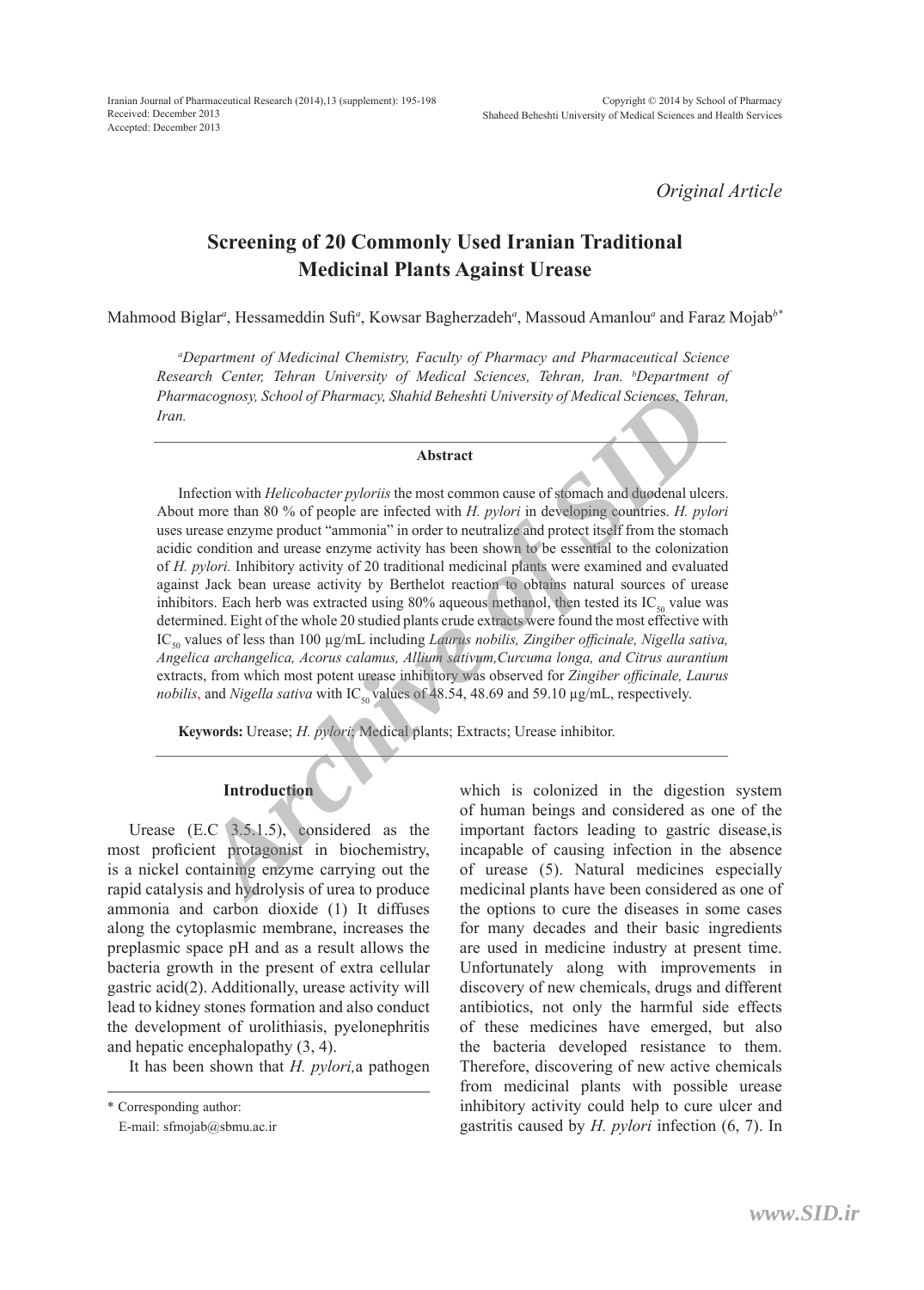this study, the urease inhibitory activities of 20 herbal medicine extract against Jack bean urease were evaluated (8,9).

#### **Experimental**

Sodium nitroprussid and urease (EC 3.5.1.5) from Jack beans were purchase from sigma (St. Louis, MO, USA)and deionized water was used in all experiments. Potassium phosphate buffer(100 mM), pH=7.4, was prepared in distilled water. The studied plants were randomly obtained from local medicinal herb shops, Tehran, Iran (June 2012) based on their traditional uses for gastritis and were identified by one of our authors of the presented article (F. Mojab). The authenticated samples were deposited in the Herbarium of Shahid Beheshti University of Medical Science.

#### *Extract preparation*

0.5 g of air dried and powdered plant material was extracted in 10 mL, 80:20 methanol: water at room temperature  $(25\pm1$ <sup>o</sup>C) for 24 hours. The resulting liquid extract was then filtered and concentrated to dryness under reduced pressure. The dry extracts were stored at -20 ºC till used (9).

#### *Determination of urease activity*

All 20 extracts were tested for their urease inhibitory activity at concentration of 125µg/ mL by the modified spectrophometric method developed by Berthelot reaction. Inhibition assays were first performed for herbal extracts that were proven to exert significant inhibition and also for positive controls. The plant extract were tested in a concentration range of 1 to 125 µg/mL. Hydroxyurea was used as standard inhibitor. The solution assay mixture consisted of urea (850  $\mu$ L) and (135 µL) crud extract with a total value of 985µL. The reactions were initiated by the addition of 15µL of urease enzyme solution in phosphate buffer (100 mM, pH 7.4, 1 µg/mL). Urease activity was determined by measuring ammonia concentration after 60 minutes of enzymatic reaction. The ammonia was determined using 500 µL of solution A (contained 0.5 g phenol and 2.5 mg of sodium nitroprusside in 50 mL of distilled water) and 500µL of solution B (contained of 250 mg sodium hydroxide and edicinal herb shops, Tehran, Iran (June<br>
archivend uses for gastritis<br>
are domitied by one of our authors of the<br>
re identified by one of our authors of the<br>
darticle (F. Mojab). The authenticated (plant extract or positi

820 µL of sodium hypochlorite 5% in 50 mL of distilled water) at the temperature of 37 °C for 30 minutes. The absorbance was read at 625 nm. Activity of uninhibited urease was designated as the control activity of 100%.

*Determination of IC50 values and Data processing*

The extent of the enzymatic reaction was calculated based on the following equation:

$$
I(%) = 100 - 100 \cdot (T/C)
$$

Where  $I$   $\left(\frac{9}{0}\right)$  is the inhibition of the enzyme, T (test) is the absorbance of the tested sample (plant extract or positive control in the solvent) in the presence of enzyme,C(control) is the absorbance of the solvent in the presence of enzyme. Data are expressed as mean ± standard error (SD) and the results were taken from at least three times.

 $IC_{50}$  values (concentration of test compounds that inhibits the hydrolysis of substrates by 50%) were determined by studying the extracts urease inhibitory activity at their different concentrations in comparison to their individual positive control employing spectrophotometric measurement.  $IC_{50}$  values were obtained from dose-response curves by linear regression, using Graphpad software, prism 5.

### **Results and Discussion**

In the presented study, urease enzyme inhibition potency of 20 herbal extracts was investigated from which 8 extracts including *Zingiber officinale, Laurus nobilis, Nigella sativa, Angelica archangelica, Acorus calamus, Allium sativum, Curcuma longa, and Citrus aurantium* extracts have shown inhibitory activity with IC<sub>50</sub> values of less than 500  $\mu$ g/mL(Table 1). Further examinations and  $IC_{50}$  determination revealed that the most potent urease inhibitory was observed for *Zingiber officinale* (48.54 µg/mL)*, Laurus nobilis* (48.69 µg/mL), *Nigella sativa* (59.10 µg/mL), *Angelica archangelica* (64.03 µg/mL), and *Acours calamus* (88.77 µg/mL), respectively (Table 2).

Most traditional medicines are herbal ones which our information about is still insufficient.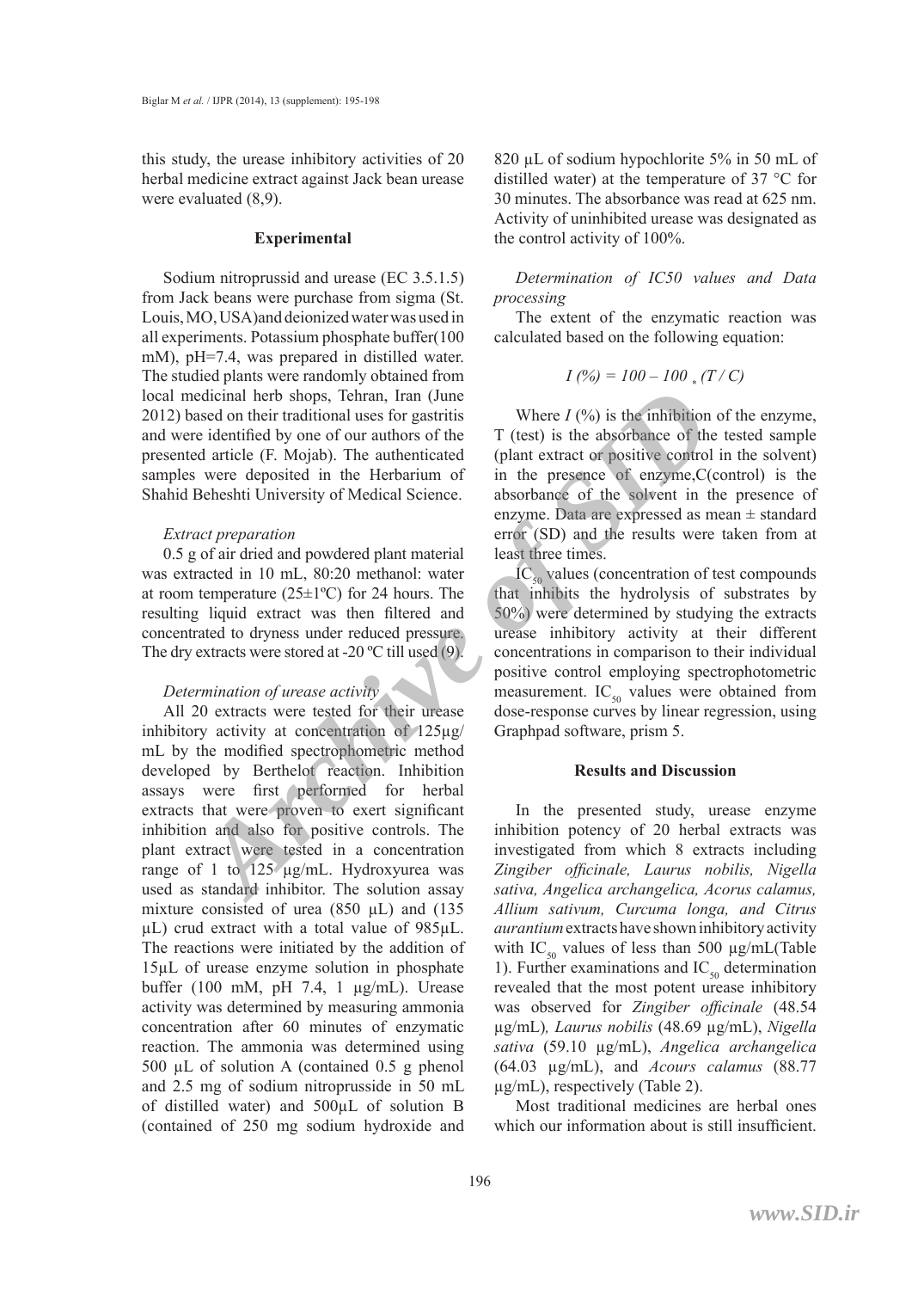| No.                                                                                                                                                                                                    | <b>Scientific Name</b>                           | Family              | <b>Common Name (English)</b> | Part used                                      | $IC_{50}(\mu g/mL)$ |  |  |
|--------------------------------------------------------------------------------------------------------------------------------------------------------------------------------------------------------|--------------------------------------------------|---------------------|------------------------------|------------------------------------------------|---------------------|--|--|
| $\mathbf{1}$                                                                                                                                                                                           | Achillea millefolium                             | Compositae          | Yarrow, Milfoil              | Flower                                         | 774.82              |  |  |
| 2                                                                                                                                                                                                      | Acorus calamus                                   | Araceae             | Sweet flag                   | Root                                           | 88.77               |  |  |
| 3                                                                                                                                                                                                      | Allium sativum                                   | Lilliaceae          | Garlic                       | Root                                           | 170.42              |  |  |
| 4                                                                                                                                                                                                      | Angelica archangelica                            | Apiaceae            | Garden angelica              | Leaf                                           | 64.30               |  |  |
| 5                                                                                                                                                                                                      | Brassica nigra                                   | <b>Brassicaceae</b> | <b>Black Mustard</b>         | Seed                                           | 691.48              |  |  |
| 6                                                                                                                                                                                                      | Cinchona officinalis                             | Rubiaceae           | Quinine bark tree            | <b>Bark</b>                                    | 740.11              |  |  |
| 7                                                                                                                                                                                                      | Citrus aurantium                                 | Rutaceae            | Bitter orange                | Peel                                           | 465.24              |  |  |
| 8                                                                                                                                                                                                      | Curcuma longa                                    | Zingiberaceae       | Turmeric                     | Rhizome                                        | 310.54              |  |  |
| 9                                                                                                                                                                                                      | Daturastramonium                                 | solanaceae          | $Then - apple$               | Seed                                           | 763.23              |  |  |
| 10                                                                                                                                                                                                     | Foeniculum vulgare                               | Apiaceae            | Fennel seed                  | Seed                                           | 580.17              |  |  |
| 11                                                                                                                                                                                                     | Gentiana lutea                                   | Gentianaceae        | Yellow gentian               | Root                                           | 634.67              |  |  |
| 12                                                                                                                                                                                                     | Humulus lupulus                                  | Cannabinaceae       | Hops                         | Twig                                           | 651.91              |  |  |
| 13                                                                                                                                                                                                     | Hyssopus officinalis                             | Labiatae            | Hyssop                       | Herb                                           | 703.12              |  |  |
| 14                                                                                                                                                                                                     | Laurus nobilis                                   | Lauraceae           | Bay tree, Laurel tree        | Leaf                                           | 48.69               |  |  |
| 15                                                                                                                                                                                                     | Malva sylvestris                                 | malvaceae           | Common Mallow                | Flower                                         | 786.71              |  |  |
| 16                                                                                                                                                                                                     | Nigella sativa                                   | RanunCulaceae       | <b>Black Cumin</b>           | Seed                                           | 59.10               |  |  |
| 17                                                                                                                                                                                                     | Piper nigrum                                     | Piperaceae          | Black pepper                 | Seed                                           | 603.32              |  |  |
| 18                                                                                                                                                                                                     | Rubia tinctorum                                  | Rubiaceae           | Madder                       | Root                                           | 725.36              |  |  |
| 19                                                                                                                                                                                                     | Trigonella foenum – graceum                      | Leguminosae         | Fenugreek                    | Herb                                           | 523.74              |  |  |
| 20                                                                                                                                                                                                     | Zingiber officinale                              | Zingiberaceae       | Ginger root                  | Rhizome-root                                   | 48.54               |  |  |
|                                                                                                                                                                                                        | Even though medicinal plants have long been      |                     |                              | the urease enzyme activity (11, 12). According |                     |  |  |
| to the literature, herbal medicines have the<br>known as one of the most appropriate sources of<br>active chemicals and their derivatives to be used<br>capability of suppressing the bacteria through |                                                  |                     |                              |                                                |                     |  |  |
| as templates for designing and developing more<br>inhibiting or reducing urease activity and as a                                                                                                      |                                                  |                     |                              |                                                |                     |  |  |
| effective compounds, preferably with less side<br>result leading its ellipsis (9-12).                                                                                                                  |                                                  |                     |                              |                                                |                     |  |  |
|                                                                                                                                                                                                        | effects, most plants having medicinal properties |                     |                              |                                                |                     |  |  |
|                                                                                                                                                                                                        | have not yet been thoroughly evaluated for their |                     |                              | <b>References</b>                              |                     |  |  |
| biological activities. With the increasing flow of<br>(1) Michetti K. Pathogenesis of <i>Helicobacter pylori</i>                                                                                       |                                                  |                     |                              |                                                |                     |  |  |
| medicinal plants application in the world, there<br>infection. Curr. Opin. Gastroenterol. (1998) 14: 57-63.                                                                                            |                                                  |                     |                              |                                                |                     |  |  |
| is an urgent need of assessment of their complete<br>(2) Dixon NE, Gazzola C, Blakeley RL and Zerner B. Jack                                                                                           |                                                  |                     |                              |                                                |                     |  |  |
| chemical compositions (10, 11). Gastrointestinal<br>bean urease (EC 3.5.1.5), A metaloenzyme, a simple<br>diseases, particularly gastritis, duodenal, peptic                                           |                                                  |                     |                              |                                                |                     |  |  |
| biological role for nickel? J. Am. Chem. Soc. (1975)                                                                                                                                                   |                                                  |                     |                              |                                                |                     |  |  |

**Table 1.** Urease inhibitory activity of plants extract.

Even though medicinal plants have long been known as one of the most appropriate sources of active chemicals and their derivatives to be used as templates for designing and developing more effective compounds, preferably with less side effects, most plants having medicinal properties have not yet been thoroughly evaluated for their biological activities. With the increasing flow of medicinal plants application in the world, there is an urgent need of assessment of their complete chemical compositions (10, 11).Gastrointestinal diseases, particularly gastritis, duodenal, peptic ulcer, and gastric cancer are caused as a result of *H. pylori* infection whose habitance in the acidic medium of the stomach is highly dependence on

#### **References**

- Michetti K. Pathogenesis of *Helicobacter pylori*  (1) infection. *Curr. Opin. Gastroenterol.* (1998) 14: 57-63.
- Dixon NE, Gazzola C, Blakeley RL and Zerner B. Jack bean urease (EC 3.5.1.5), A metaloenzyme, a simple biological role for nickel? *J. Am. Chem*. *Soc*. (1975) 97: 4131-413.
- (3) Mobley HLT and Hausinger RP. Microbial ureases: significance, regulation, and molecular

|  |  | <b>Table 2.</b> IC <sub>50</sub> ( $\mu$ g/mL) and medicinal uses of most active plants. |
|--|--|------------------------------------------------------------------------------------------|
|--|--|------------------------------------------------------------------------------------------|

|                | Scientific name        | <b>Effects and medicinal uses</b>                                     | $IC_{\epsilon_0}(\mu g/mL)$ |
|----------------|------------------------|-----------------------------------------------------------------------|-----------------------------|
|                | Zingiber officinale    | Antiseptic, Digestive, Expectorant, Antiemetic, Antiseptic, Analgesic | 48.54                       |
|                | Laurus nobilis         | Carminative, Stomachic, Digestive                                     | 48.69                       |
|                | Nigella sativa         | Anticancer, Analgesic, Carminative, Stomachic, Antibacterial          | 59.10                       |
| $\overline{4}$ | Angelica archangelic a | Stomachic, Antiseptic, Febrifuge, Digestive, Carminative              | 64.03                       |
|                | Acours calamus         | diuretic, Antigoutal, Antiphlogistic, Stomachic, Cholagogue           | 88.77                       |